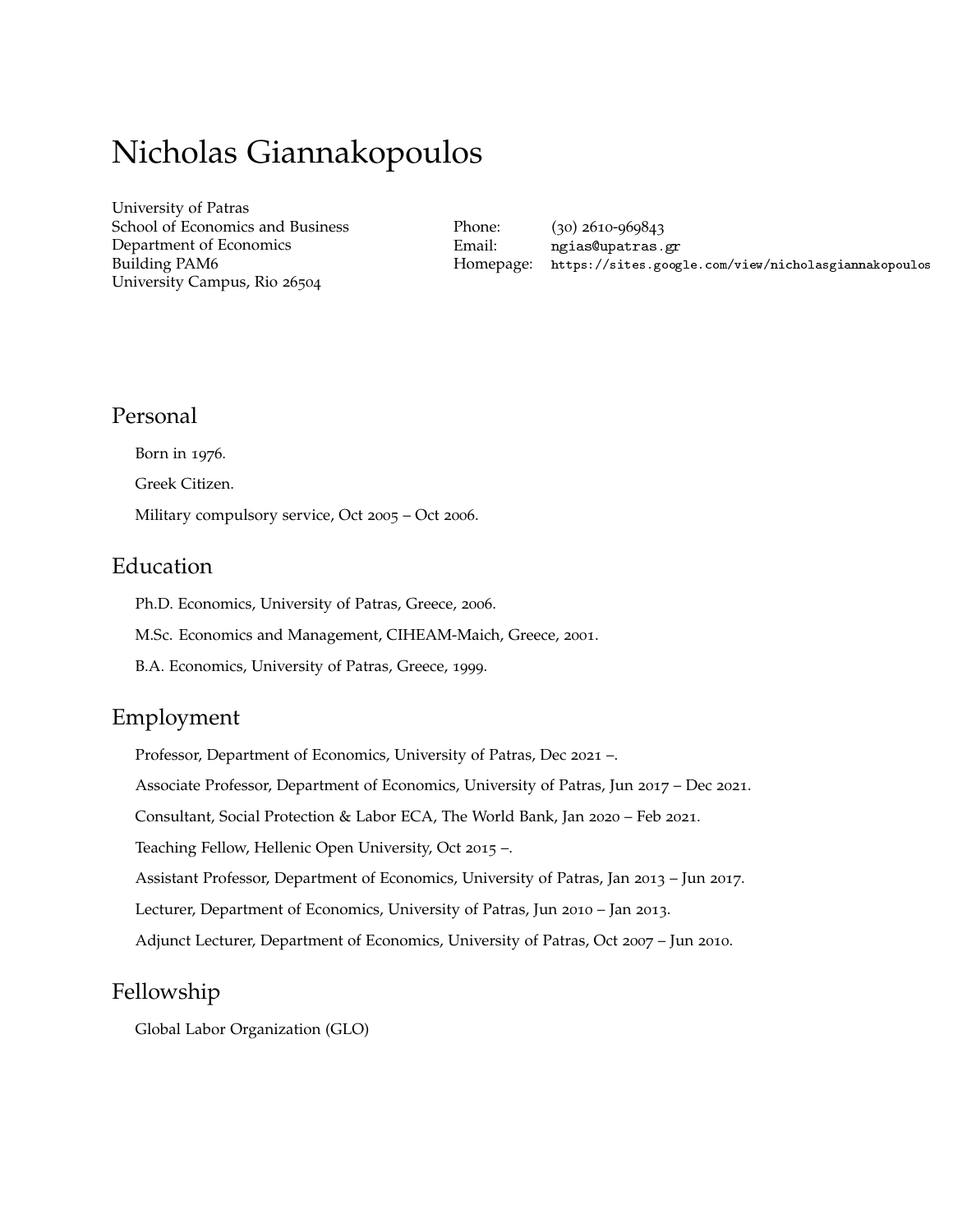### Research Interests

Labour Economics, Applied Microeconometrics, Policy Evaluation.

### Publications

### *Journal Articles*

Personality Traits and Performance in Online Labour Markets (with E. Mourelatos and M. Tzagarakis), 2020, *Behaviour & Information Technology*, in press.

Industrial Relations Reform, Firm-Level Bargaining and Nominal Wage Floors (with I. Laliotis), 2020, *The Manchester School*, 88(1), 37-59.

Self and Bank Credit Rationing: a Trivariate Probit with Double Selection (with K. Drakos), 2018, *Research in International Business and Finance* 44, 124-134.

The Impact of Sovereign Ratings on Eurozone SMEs Credit Rationing (with M. Demoussis and K. Drakos), 2017, *Journal of Economics Studies* 44, 745-764.

The Wage Curve Before and During the Greek Economic Crisis (with J. Daouli, M. Demoussis, and I. Laliotis), 2017, *Empirical Economics* 52, 59-77.

Wage Adjustments in Greek Collective Bargaining Agreements during the Crisis (with J. Daouli, M. Demoussis, and I. Laliotis), 2016, *Journal of Labor Research* 37, 460-483.

Investigating Persistence in the US Mutual Fund Market: A Mobility Approach (with K. Drakos, and P.T. Konstantinou), 2015, *Review of Economic Analysis* 7, 54-83.

The Ins and Outs of Greek Unemployment in the Current Economic Crisis (with J. Daouli, M. Demoussis, and N. Lampropoulou), 2015, *South Eastern Europe Journal of Economics* 2, 177-196.

Obesity Persistence and Duration Dependence: Evidence from a Cohort of US Adults (1985-2010) (with J. Daouli, A. Davillas, and M. Demoussis), 2014, *Economics and Human Biology* 12, 30-44.

Firm-Level Collective Bargaining and Wages in Greece: a Quantile Decomposition Analysis (with J. Daouli, M. Demoussis, and I. Laliotis), 2013, *British Journal of Industrial Relations* 51, 80-103.

The Causal Relationship between Female Labour Supply and Fertility in the U.S. Updated Evidence via a Time Series Multi-Horizon Approach (with P. Salamaliki and I. Venetis), 2013, *Journal of Population Economics* 26, 109-145.

On the Determinants of Credit Rationing: Firm-Level Evidence from Transition Countries (with K. Drakos), 2011, *Journal of International Money and Finance* 30, 1773-1790.

Native-Immigrant Wage Differentials and Occupational Segregation in the Greek Labour Market (with M. Demoussis and S. Zografakis), 2010, *Applied Economics* 42, 1015-1027.

Mothers, Fathers and Daughters: Intergenerational Transmission of Education in Greece (with J. Daouli and M. Demoussis), 2010, *Economics of Education Review* 29, 83-93.

An Econometric Analysis of Counterterrorism Effectiveness: The Impact on Life and Property Losses (with K. Drakos), 2009, *Public Choice* 139, 135-151.

Sibling-Sex Composition and its Effects on Fertility and Labour Supply of Greek Mothers (with J. Daouli and M. Demoussis), 2009, *Economics Letters* 102, 189-191.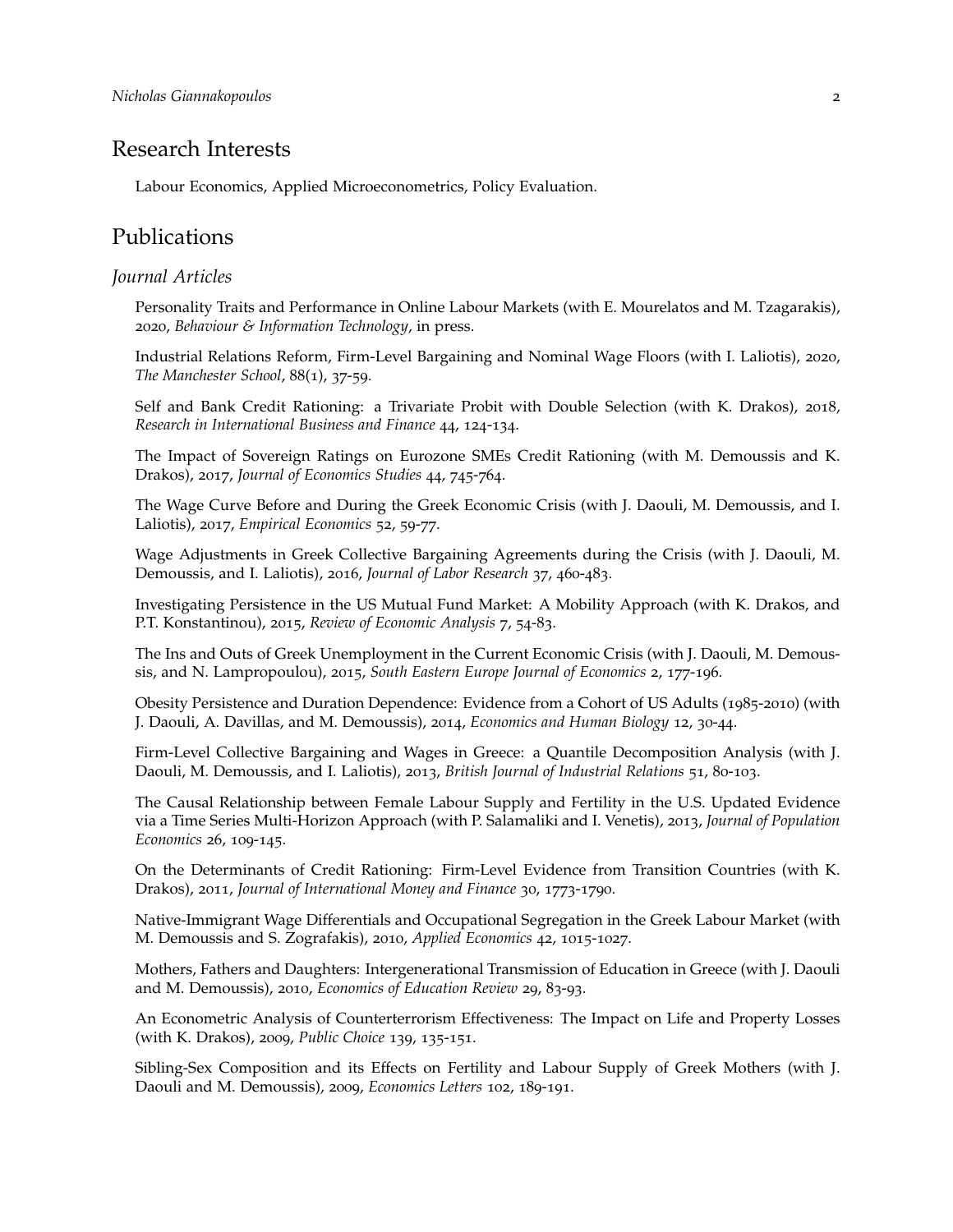Employment Dynamics of Greek Married Women (with M. Demoussis), 2008, *International Journal of Manpower* 29, 423-442.

Analysis of Domain Satisfactions: Evidence from a Panel of Greek Women (with M. Demoussis), 2008, *Journal of Behavioral and Experimental Economics* 37, 1347-1362.

Exploring Job Satisfaction in Private and Public Employment: Empirical Evidence from Greece (with M. Demoussis), 2007, *LABOUR: Review of Labour Economics and Industrial Relations* 21, 333-359.

Facets of the Digital Divide in Europe: Determination and Extent of Internet Use (with M. Demoussis), 2006, *Economics of Innovation and New Technology* 15, 235-246.

The Dynamics of Home Computer Ownership in Greece (with M. Demoussis), 2006, *Information Economics and Policy* 18, 73-86.

Participation of Greek Married Women in Full-Time Paid Employment (with J. Daouli and M. Demoussis), 2004, *South Eastern Europe Journal of Economics* 2, 19-33.

Farmers' Participation in Agri- Environmental Schemes in Greece (with D. Damianos), 2002, *British Food Journal* 104, 261-273.

*Ongoing Research & Working Papers*

Reacting Quickly and Protecting Jobs: The Short-Term Impacts of the COVID-19 Lockdown on the Greek Labor Market, August 2020. *CEPR Covid Economics 43 The World Bank Policy Research WP 9356*; *IZA Discussion Paper No. 13516*; *GLO Discussion Paper 613* (with Betcherman, G., Laliotis, I., Pantelaiou, I., Testaverde, M & Tzimas, G.)

Task Complexity in Online Labor Markets (with Mourelatos, E. & Tzagarakis, M.)

The Rise and Fall of Sectoral Wage Floors (with E. Volianaki)

Health Outcomes During Life-Cycle (with A. Raftopoulou)

Labor Mobility and the Employment Structure of Local Labor Markets (with N. Adam)

Home Computer Ownership and Educational Outcomes During Adolecense (with V. Djinovic)

Using Social Media to Measure Labor Market Flows in Greece (with V. Djinovic)

The Added Worker Effect of Married Women in Greece during the Great Depression (with J. Daouli and M. Demoussis) Media coverage: *LSE Business Review* May 2016.

#### *Collective Volumes*

Firm-Level Bargaining and Wage Adjustments Before and During the Crisis: Evidence from the 2011 Industrial Relations Reform (with I. Laliotis), in H. Voskeritsian, P. Kapotas and C. Niforou, (eds). *Greek Employment Relations in Crisis: Problems, Challenges and Prospects*, Routledge Studies in the European Economy. April 2019.

Firm size and wages in Greece (with J. Daouli, M. Demoussis, and I. Laliotis), *The Greek Labour Market: Features, Developments and Challenges*, Bank of Greece (BoG). Athens, 2010. (in Greek).

Native-immigrant wage differentials in Greece (with M. Demoussis and S. Zografakis), in J. Cavounidou et al., (eds). *Migration in Greece: Experiences, Policy and Prospects*, Hellenic Migration Policy Institute (IMEPO), Athens, 2008. (in Greek).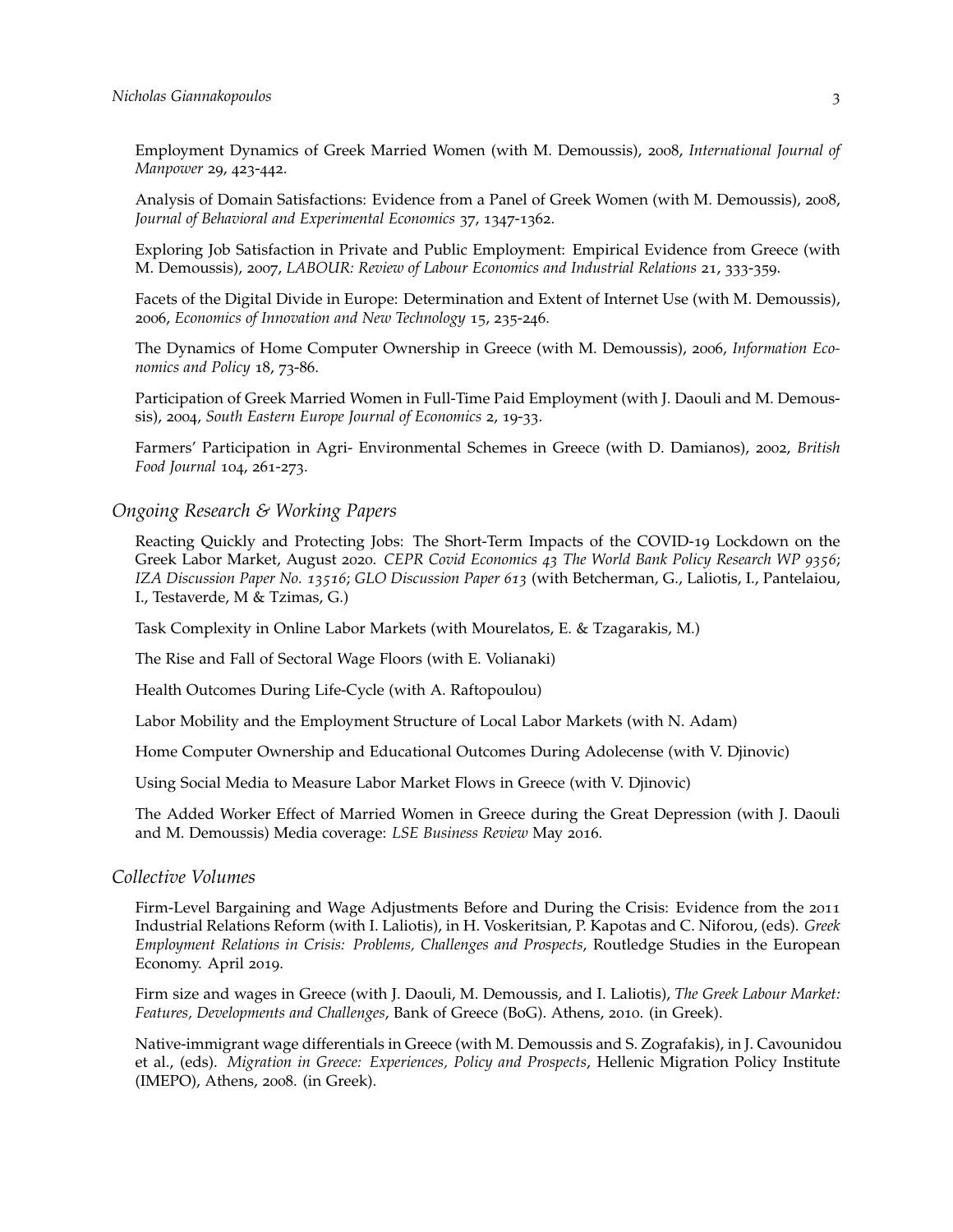Labour supply of Greek married women (with J. Daouli, and M. Demoussis), in T.P. Lianos, (ed). *Essays in Economic Analysis*, Centre of Planning and Economic Research (KEPE), Papazisis. Athens, 2004. (in Greek).

#### *Books*

Economics of Education (with M. Demoussis), Hellenic Academic Libraries Link, Athens, 2015. (in Greek).

# Conferences, Seminars and Workshops

Working from Home Conference, International Centre for Economic Analysis (ICEA), 17-18 November 2021 Virtual.

Applied Economics Conference: Labour, Health, Education and Welfare, (Virtual) October 28-29, 2021, Belgrade, Serbia.

Spanish Association of Labour Economics, (Virtual) June, 20-21 2021, Spain

Association de Economia de la Salud, (Virtual) February, 2021, Spain.

Annual Congress of the European Economic Association (EEA Virtual 2020), August 24-28, 2020.

31<sup>st</sup> Annual Congress of the European Economic Association and the 69<sup>th</sup> European meeting of the Econometric Society (EEA|ESEM 2016), August 22-26, 2016, Geneva, Switzerland.

30th Annual Conference of the European Society for Population Economics (ESPE), June 15-18, 2016, Berlin, Germany.

2<sup>nd</sup> Workshop of the Greek Labour Market Research Network (GLMRN), The State of the Greek Labour Market, January 30, 2015, London School of Economics, United Kingdom.

26<sup>th</sup> Annual Conference of the European Association of Labour Economists (EALE), September 18-20, 2014, Ljubljana, Slovenia.

29<sup>th</sup> Annual Congress of the European Economic Association and the 68<sup>th</sup> European meeting of the Econometric Society (EEA|ESEM 2014), August 25-29, 2013, Toulouse, France.

5<sup>th</sup> International Ioannina Meeting on Applied Economics and Finance (IMAEF), June 12-13, Corfu, Greece.

 $28<sup>th</sup>$  Annual Congress of the European Economic Association and the  $67<sup>th</sup>$  European Meeting of the Econometric Society (EEA|ESEM 2013), August 26-30, 2013, Gothenburg, Sweden.

8<sup>th</sup> IZA/World Bank Conference on Employment and Development, August 22-23, 2013, Bonn, Germany.

5<sup>th</sup> International Conference, International Finance and Banking Society (IFABS), The Search for Financial Stability: Models, Policies and Prospects, 26-28 June, 2013, Nottingham, United Kingdom.

3<sup>rd</sup> Conference of the Hellenic Statistical Authority (EL.STAT), 18 December, 2012, Athens, Greece.

Bank of Greece (BoG), Conference The Greek Labour Market in the ongoing Crisis, November 27, 2012, Athens, Greece.

Scottish Economic Society, Annual Conference, April 16-18, 2012, Perth, Scotland, United Kingdom.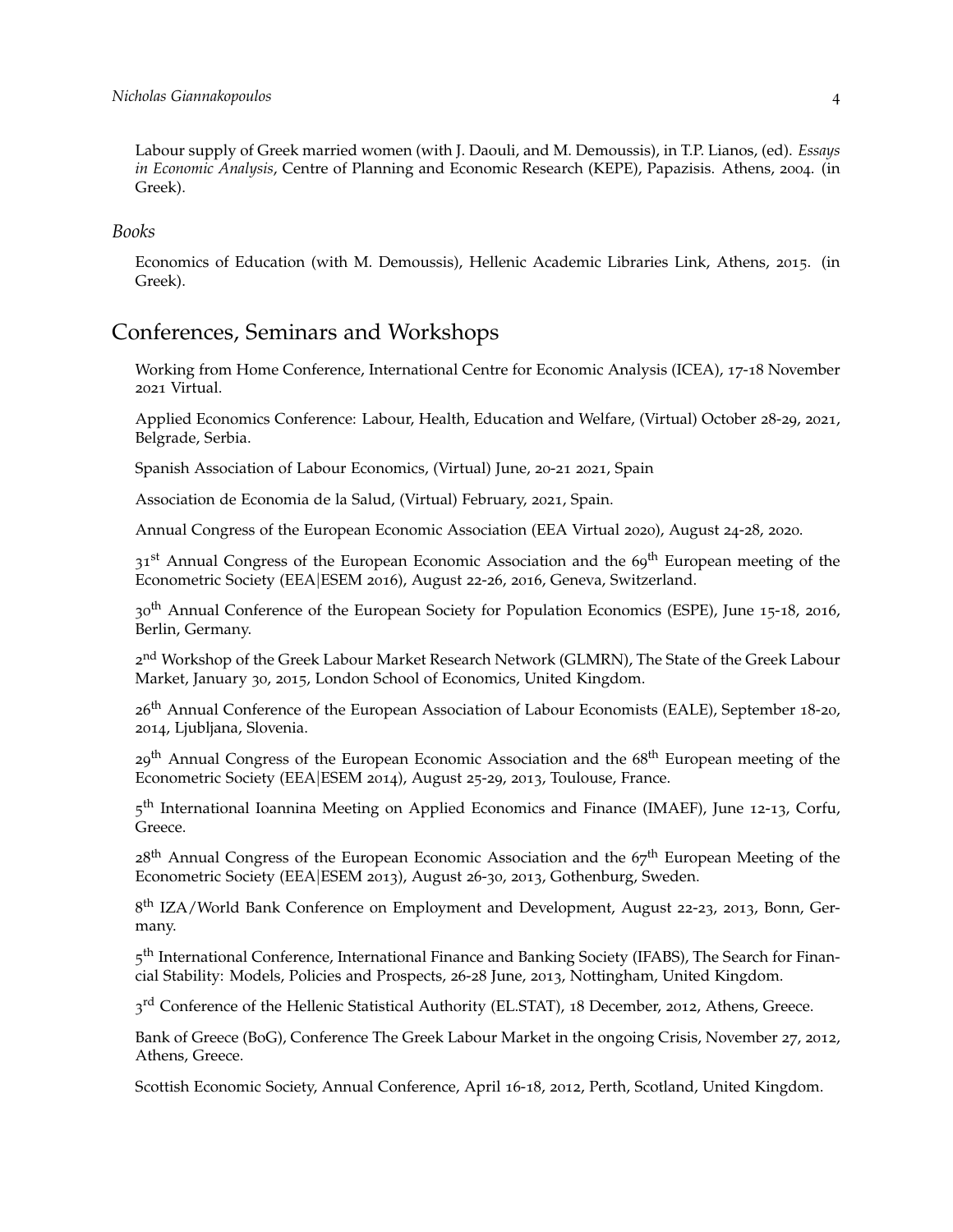Bank of Greece (BoG), Workshop The Greek Labour Market: Features, Developments and Challenges, March 22, 2010, Athens, Greece.

Hellenic Migration Policy Institute (I.ME.PO), Migration in Greece: Experiences, Policies, Perspectives, November 23-25, 2006, Athens, Greece.

European Economics and Finance Society (EEFS), European Labour Markets Trade Financial Flows and Economic Growth, May 18-21, 2006, Heraklion, Greece.

XIX Convegno Nazionale di Economia del Lavoro (AIEL), Conference of Labour Economics, September 23-24, 2004, Modena, Italy.

72nd Seminar on Organic Food Marketing Trends, European Association of Agricultural Economists (EAAE), June 7-10, 2001, Chania, Greece.

### Professional Activities

#### *Membership*

American Economic Association, European Economic Association, European Association of Labour Economists, The Society of Labor Economists

#### *Refereeing*

Journal of Human Resources, Labour Economics, British Journal of Industrial Relations, Journal of Financial Stability, Journal of Banking and Finance, Economics of Education Review, Education Economics, Bulletin of Economic Research, Journal of Development Studies, Journal of Population Research, Economics of Innovation and New Technology, Applied Economics, Applied Economics Letters, Quarterly Review of Economics and Finance, Eastern European Economics, Economic Change and Restructuring.

### Grants and Research Projects

Research Project: "Employer Representation in collective bargaining: extent, form, structure and impact". European Structural Fund, 2020-2021.

Research Project: "Social Welfare State and Economic Crisis in Greece". European Social Fund, 2014- 2015.

Research Grant (PostDoc), State Scholarships Foundation of Greece (IKY), Department of Economics, University of Patras, 2008-2009.

Technical assistance: "The Assistance System for Employment of Ukrainians in the Czech Republic". European Commission: General Directorate, Employment and Social Affairs, 2008.

Research Project: "The Effects of Immigration on Labour Supply and Occupational Choice in Greece". Hellenic Migration Policy Institute, 2007-2008.

PhD Grant "Caratheodaory", University of Patras, The Economic Impact of Immigration in Greece, 2001-2004.